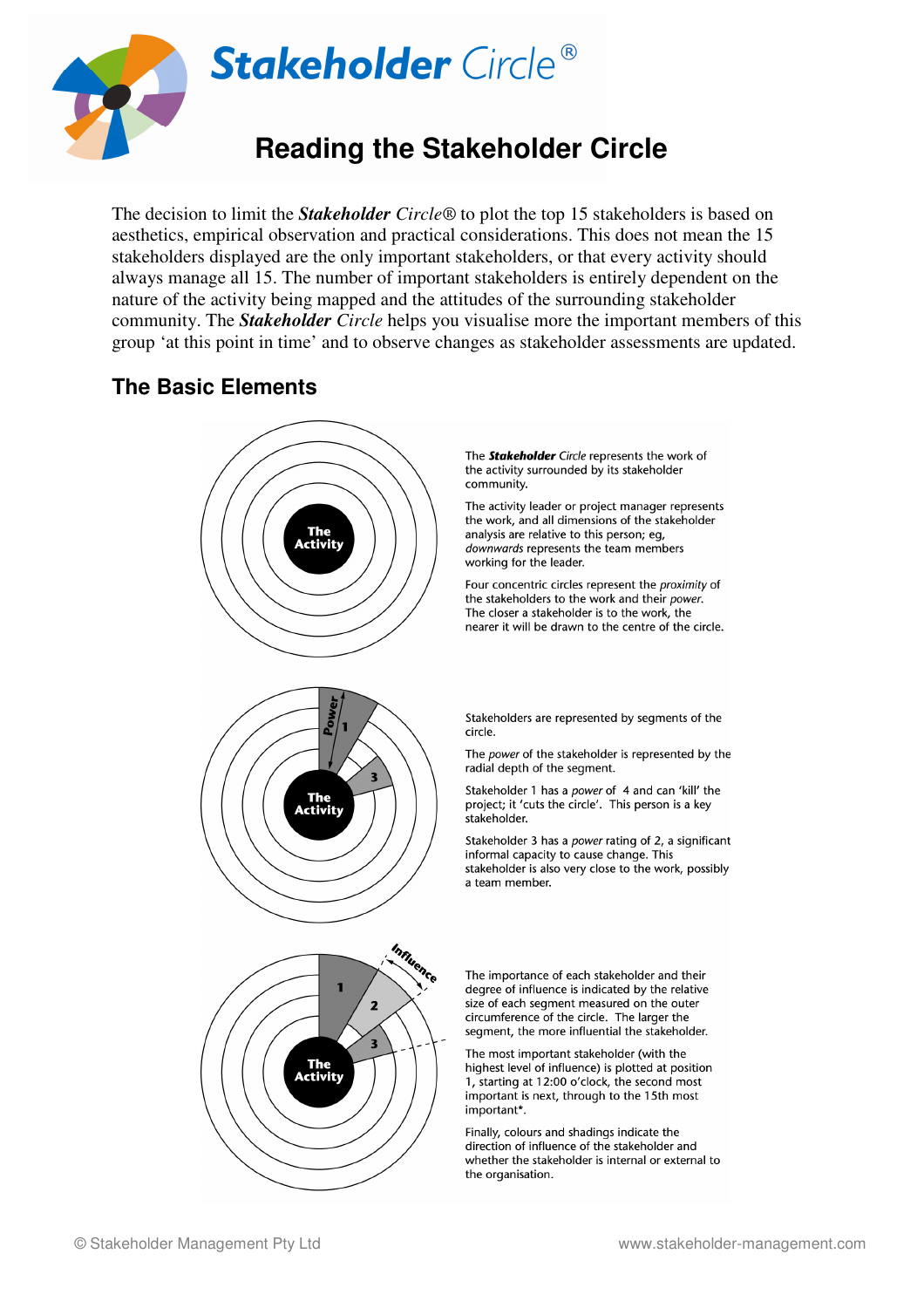

## **Reading the Stakeholder Circle**

### **Power and Proximity**

Power and proximity values interact on the same dimension. Power is the primary rating, the proximity rating positions the segment if the power rating is less than 4. As discussed above, the 'radial depth' of each segment is determined by the power rating, a low power rating of 1 only occupies one of the 4 concentric circles, a high power rating of 4 occupies all 4 concentric circles.

For power ratings less than 4, the proximity rating determines the positioning of the segment within the stakeholder circle as shown in the following tables:

| Proximity = $4$                 | Proximity = $3$ | Proximity $= 2$ | Proximity = $1$ |  |
|---------------------------------|-----------------|-----------------|-----------------|--|
|                                 |                 |                 |                 |  |
|                                 |                 |                 |                 |  |
|                                 |                 |                 |                 |  |
|                                 |                 |                 |                 |  |
|                                 |                 |                 |                 |  |
|                                 |                 |                 |                 |  |
|                                 |                 |                 |                 |  |
|                                 |                 |                 |                 |  |
| The Activity (Centre of Circle) |                 |                 |                 |  |

### **Power Rating of 1** - only 1 of the concentric circles is filled

#### **Power Rating of 2** - 2 of the concentric circles are filled

| Proximity = $3$ | Proximity $= 2$ | Proximity = $1$                 |  |  |
|-----------------|-----------------|---------------------------------|--|--|
|                 |                 |                                 |  |  |
|                 |                 |                                 |  |  |
|                 |                 |                                 |  |  |
|                 |                 |                                 |  |  |
|                 |                 |                                 |  |  |
|                 |                 |                                 |  |  |
|                 |                 |                                 |  |  |
|                 |                 |                                 |  |  |
|                 |                 |                                 |  |  |
|                 |                 | The Activity (Centre of Circle) |  |  |

**Power Rating of 3** - 3 of the concentric circles are filled

| Proximity = $4$                 | Proximity = $3$ | Proximity $= 2$ | Proximity = $1$ |  |  |
|---------------------------------|-----------------|-----------------|-----------------|--|--|
|                                 |                 |                 |                 |  |  |
|                                 |                 |                 |                 |  |  |
|                                 |                 |                 |                 |  |  |
|                                 |                 |                 |                 |  |  |
| The Activity (Centre of Circle) |                 |                 |                 |  |  |